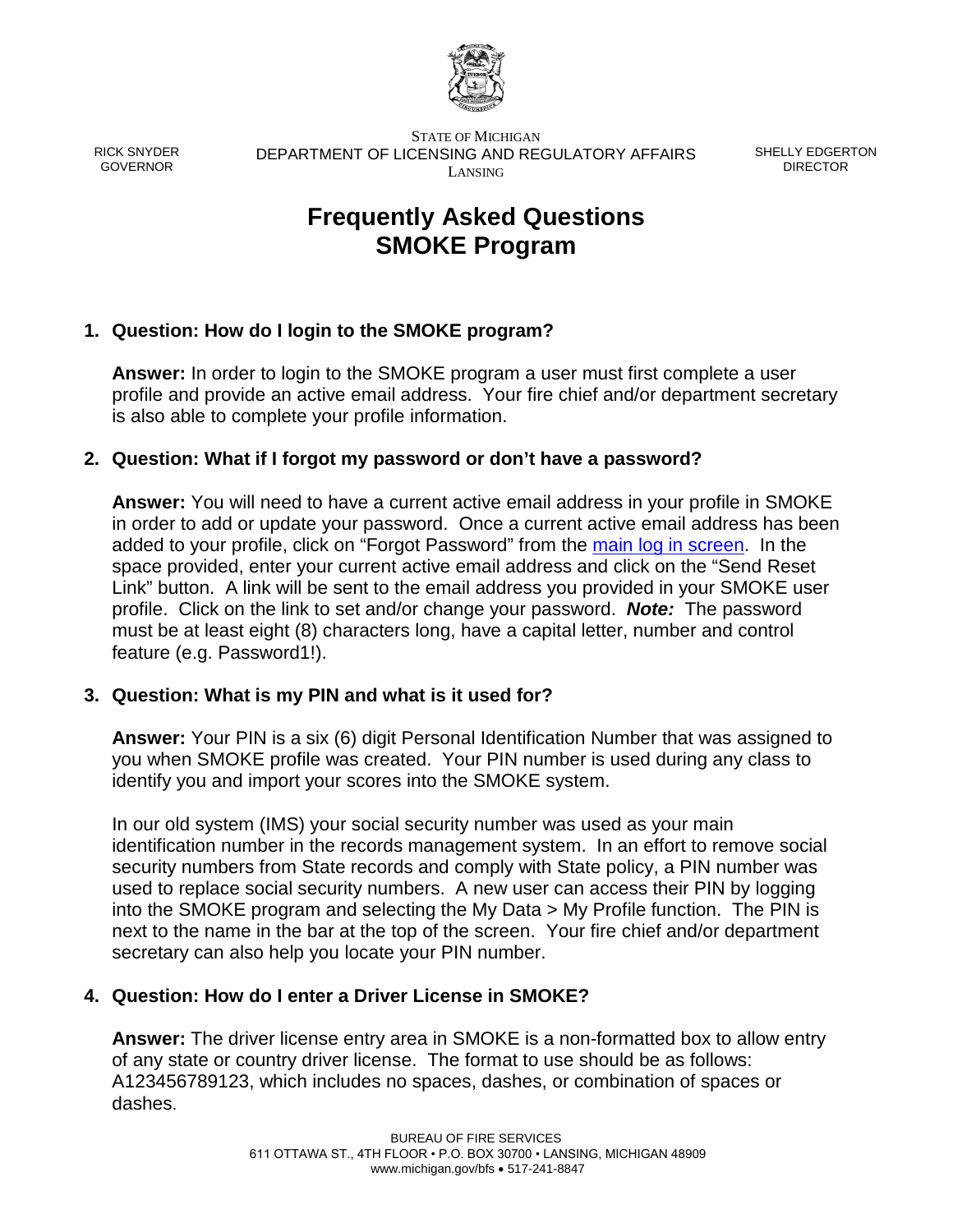#### **5. Question: How do I request a reader for my exam?**

**Answer:** Click the following link and print the Accommodation Request Form.

[https://www.michigan.gov/documents/lara/Accommodation\\_Request\\_FFTD\\_Rev.\\_8-21-](https://www.michigan.gov/documents/lara/Accommodation_Request_FFTD_Rev._8-21-15_499026_7.pdf) [15\\_499026\\_7.pdf](https://www.michigan.gov/documents/lara/Accommodation_Request_FFTD_Rev._8-21-15_499026_7.pdf) 

Please complete and submit the form, along with the required documentation, to the address or email address on the form. As the review process can take several weeks to complete, please submit your request **at least six (6) weeks prior** to your written exam date. Once a request is approved, the approval remains valid until a person passes the exam.

#### **6. Question: When will my exam be graded and posted?**

**Answer:** Please allow two (2) to four (4) weeks for your exam to be graded and posted. Many times the exams are graded within two (2) weeks however, the variables on getting the exam graded depend on when the exam was received in the BFS Lansing office and the number of exams that need to be graded.

#### **7. Question: What is my score on my exam?**

**Answer:** To receive your actual percentage score from your written exam, please contact the course manager/instructor of record for the test you had taken. The course manager or instructor of record's name is provided to the students at the beginning of each exam.

#### **8. Question: How do I print my certificates?**

**Answer:** First, login to the SMOKE program. Go to My Data > My Profile and click on the Training Activity Tab. From there, select the course for which you wish to print your certificate and click on Options. If the course has been graded and the required passing grade(s) has been added to your training activity, click on "Print Certificate". If the required passing grade has not yet been added to your training activity, the "Print Certificate" option will not be available.

#### **9. Question: How do I import an existing member to my department in SMOKE?**

**Answer:** The fire chief or department secretary must log into smoke to add the existing user to the department. Go to My Data > Add Existing User. To search for a specific person, enter the driver's license number along with a start date (date of hire). *Note:* The letter in the driver license number is case sensitive so if you don't find them with a capital letter try the lower case letter. If you are still not able to find the individual in the system using the previous two methods and you know that they have had fire training at a Regional Training Center (RTC), or are/were a member of another department, please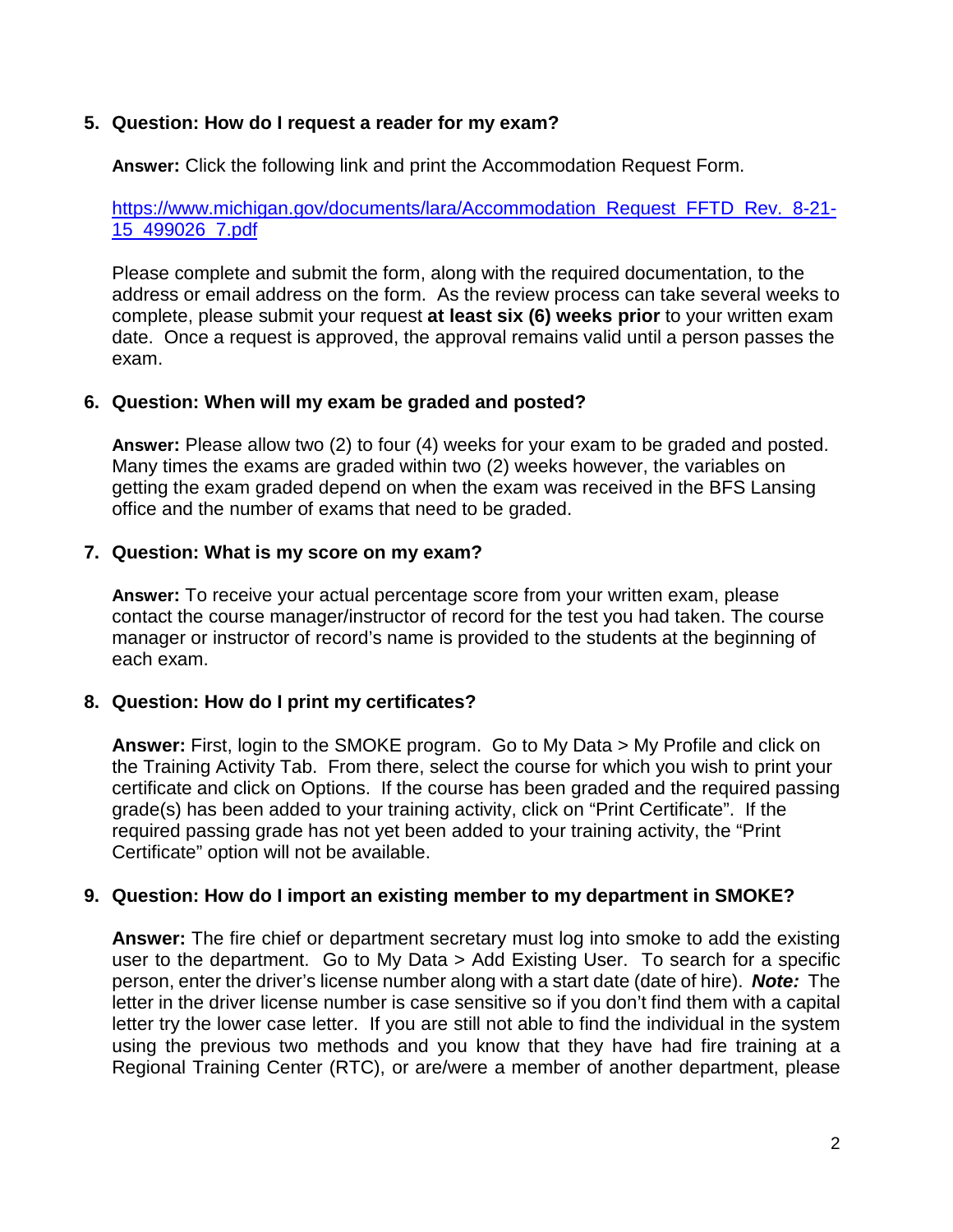call your [Region Coordinator](http://www.michigan.gov/lara/0,4601,7-154-42271_42325-362191--,00.html) for assistance as the license number may be in a different format or not in the system yet.

#### **10.Question: How do I become a firefighter in Michigan?**

**Answer:** To become a firefighter in Michigan you need to apply to a department and be hired as an employee of the department (full-time, part-time, volunteer, and part-paid) or enroll in a recognized pre-service program at a RTC. In order to receive certification as a firefighter in Michigan, a candidate must pass a two-part examination process, which includes a written and practical skills component.

#### **11.Question: Does Michigan accept my out-of-state fire certificates?**

**Answer:** The State Fire Marshal can grant reciprocity to out of state Fire Fighter I, II and I & II certificates that bear and IFSAC or ProBoard Seal. Department of Defense certificates are also accepted with a copy of the DD214. (PA391 of 1966 as amended)

## **12.Question: How do I renew my EMS License?**

**Answer:** You must contact the Michigan Department of Health and Human Services, EMS Division for questions and renewals of EMS Licenses.

[http://www.michigan.gov/mdhhs/0,5885,7-339-73970\\_5093\\_28508-47472--,00.html](http://www.michigan.gov/mdhhs/0,5885,7-339-73970_5093_28508-47472--,00.html)

#### **13.Question: How do I become a fire service instructor?**

**Answer:** Becoming an instructor is a two-step process as there are two levels to complete starting at the probationary instructor level.

- A. To become a probationary fire service instructor the firefighter needs to have a minimum of three years' experience as a firefighter, be certified to the Fire Fighter II level, complete the MFFTC Instructor Orientation class and complete either the MFFTC Educational Methodology or Michigan Fire Instructor I course. Once the years of service and education requirements are met the firefighter must apply to become a probationary instructor.
- B. To become a certified instructor, the probationary instructor must have at least five (5) years fire service experience, the education requirements listed above, complete a minimum of 12 hours of mentoring with a Certified Instructor 1, and be evaluated by a Bureau of Fire Services Region Coordinator.